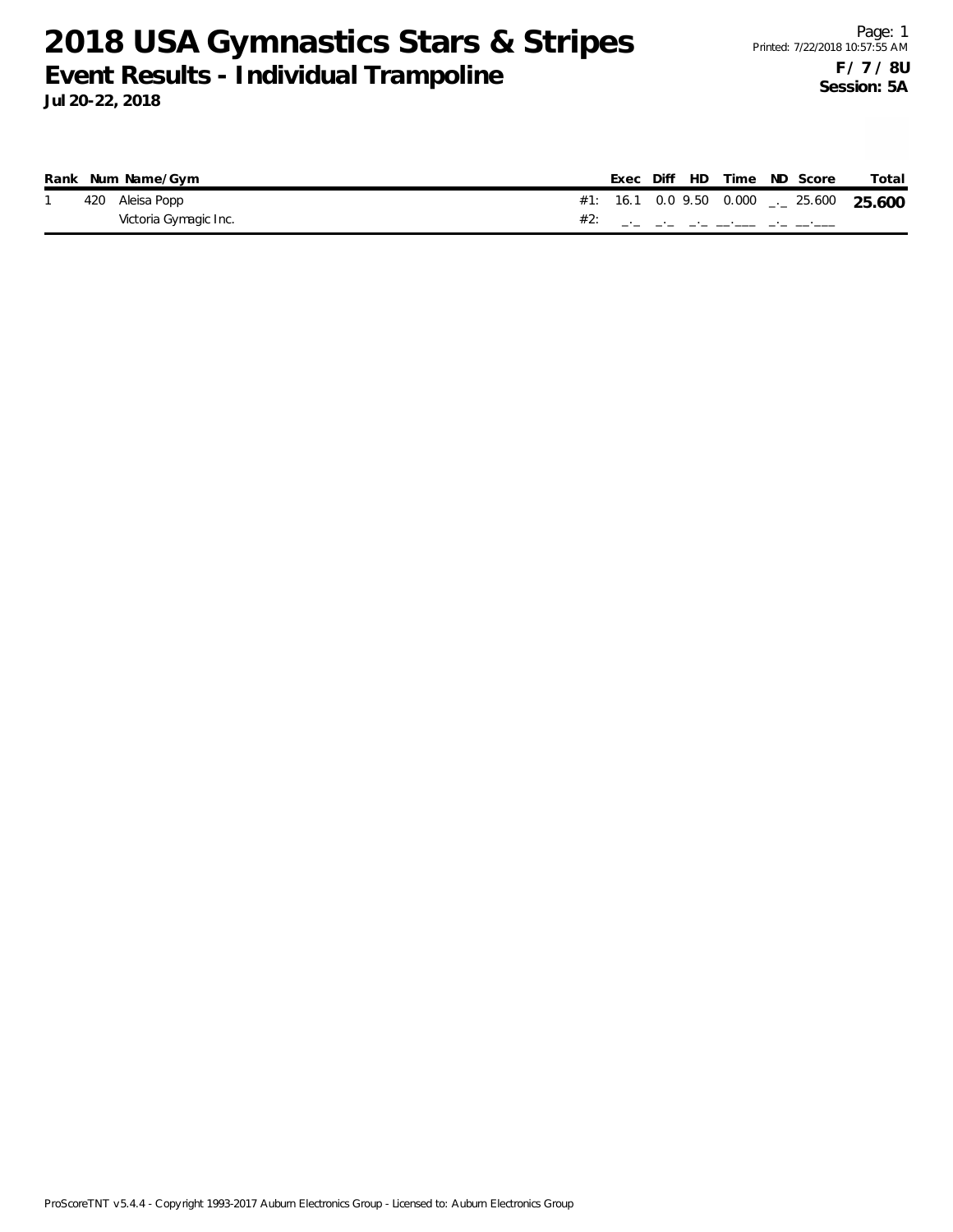|  | Rank Num Name/Gym |     |  |  | Exec Diff HD Time ND Score | Total                                    |
|--|-------------------|-----|--|--|----------------------------|------------------------------------------|
|  | 433 Ethan Gordon  |     |  |  |                            | #1: 15.9 0.0 9.00 0.000 $-24.900$ 24.900 |
|  | World Elite       | #2: |  |  |                            |                                          |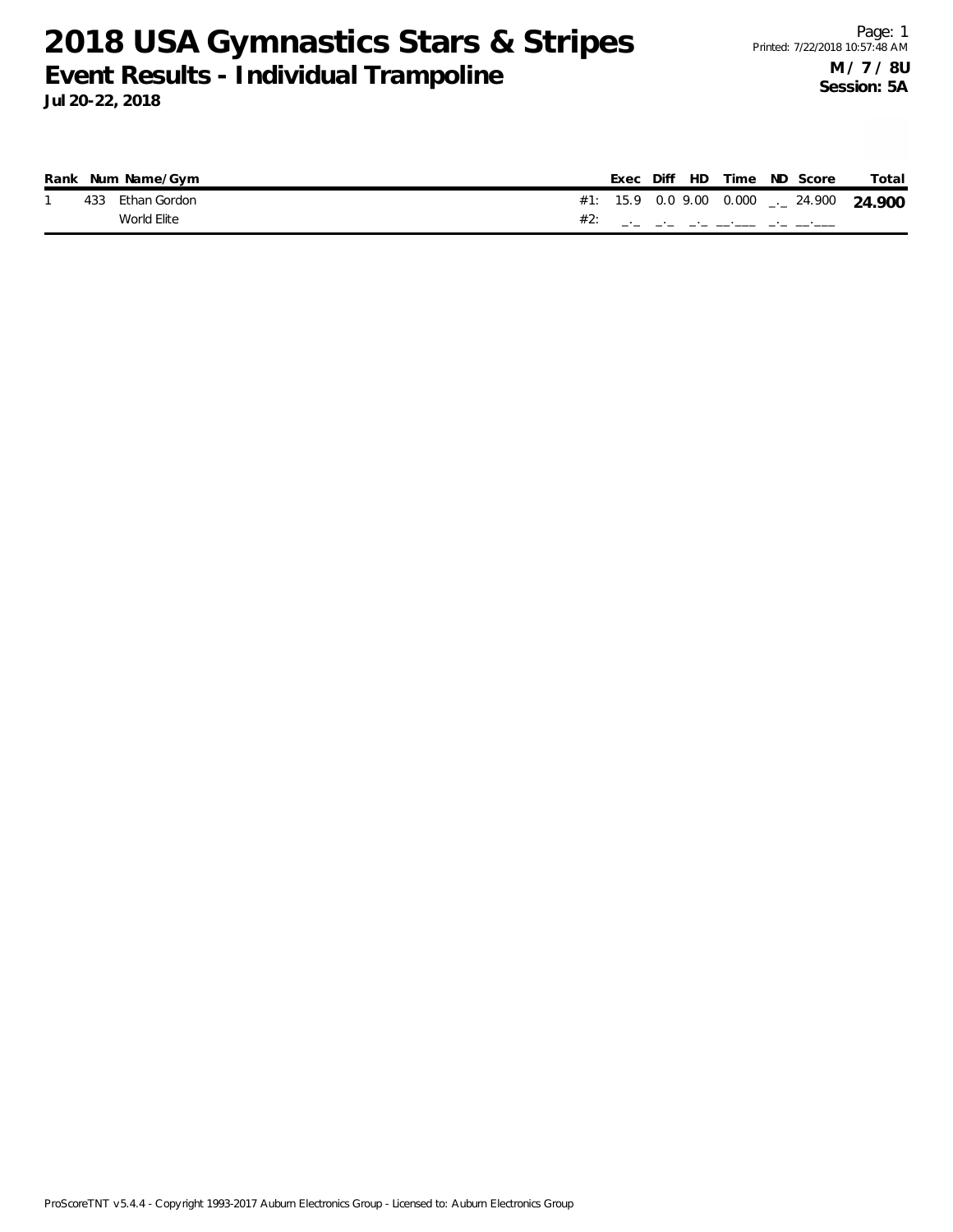|       |     | Rank Num Name/Gym              |     | Exec | Diff<br>HD                                                                                                                                                                                                                                                                                                                                                                                                                                                                 | Time            | ND Score             | Total  |
|-------|-----|--------------------------------|-----|------|----------------------------------------------------------------------------------------------------------------------------------------------------------------------------------------------------------------------------------------------------------------------------------------------------------------------------------------------------------------------------------------------------------------------------------------------------------------------------|-----------------|----------------------|--------|
| 1     | 450 | Caylee Morris                  | #1: | 16.9 | $0.0$ 9.80                                                                                                                                                                                                                                                                                                                                                                                                                                                                 | 0.000           | $\frac{1}{2}$ 26.700 | 26.700 |
|       |     | All American Gymnastics        | #2: | $-1$ | $-1$                                                                                                                                                                                                                                                                                                                                                                                                                                                                       |                 |                      |        |
| 2T    | 461 | Lexie Danko                    | #1: | 17.2 | $0.0$ 9.00                                                                                                                                                                                                                                                                                                                                                                                                                                                                 | 0.000           | $\frac{1}{2}$ 26.200 | 26.200 |
|       |     | World Elite                    | #2: |      |                                                                                                                                                                                                                                                                                                                                                                                                                                                                            |                 |                      |        |
| 3T    | 445 | Danielle Donovan               | #1: | 16.5 | $0.0$ 9.70 $0.000$                                                                                                                                                                                                                                                                                                                                                                                                                                                         |                 | $\frac{1}{2}$ 26.200 | 26.200 |
|       |     | All American Gymnastics        | #2: |      |                                                                                                                                                                                                                                                                                                                                                                                                                                                                            |                 |                      |        |
| 4T    | 342 | Kseniya Vapnik                 | #1: | 16.9 | $0.0$ 9.20 $0.000$                                                                                                                                                                                                                                                                                                                                                                                                                                                         |                 | $\frac{1}{2}$ 26.100 | 26.100 |
|       |     | Tornado Sport Club             | #2: |      |                                                                                                                                                                                                                                                                                                                                                                                                                                                                            |                 |                      |        |
| 5T    | 446 | Gracie Grimes                  | #1: | 16.5 | $0.0$ 9.60                                                                                                                                                                                                                                                                                                                                                                                                                                                                 | 0.000           | $-26.100$            | 26.100 |
|       |     | All American Gymnastics        | #2: |      |                                                                                                                                                                                                                                                                                                                                                                                                                                                                            |                 |                      |        |
| 6T    | 405 | Audrey Schabes                 | #1: | 16.1 | $0.0$ 9.60                                                                                                                                                                                                                                                                                                                                                                                                                                                                 | 0.000           | $-25.700$            | 25.700 |
|       |     | <b>IK Gymnastics</b>           | #2: |      |                                                                                                                                                                                                                                                                                                                                                                                                                                                                            |                 |                      |        |
| 7T    | 453 | Althea Zinmer                  | #1: | 15.9 | $0.0$ 9.80 $0.000$                                                                                                                                                                                                                                                                                                                                                                                                                                                         |                 | $-25.700$            | 25.700 |
|       |     | Midwest Training               | #2: |      |                                                                                                                                                                                                                                                                                                                                                                                                                                                                            |                 |                      |        |
| 8     | 449 | Madelyne Hoya                  | #1: | 16.2 | $0.0$ 9.20                                                                                                                                                                                                                                                                                                                                                                                                                                                                 | 0.000           | $-25.400$            | 25.400 |
|       |     | Eagles Wings Athletics-Prosper | #2: |      |                                                                                                                                                                                                                                                                                                                                                                                                                                                                            |                 |                      |        |
| 9     | 472 | <b>Charley Sellers</b>         | #1: | 15.9 | $0.0$ 9.30                                                                                                                                                                                                                                                                                                                                                                                                                                                                 | 0.000           | $-25.200$            | 25.200 |
|       |     | <b>IK Gymnastics</b>           | #2: |      |                                                                                                                                                                                                                                                                                                                                                                                                                                                                            |                 |                      |        |
| 10T   | 404 | Sienna Patrick                 | #1: | 15.4 | $0.0$ 9.40 $0.000$                                                                                                                                                                                                                                                                                                                                                                                                                                                         |                 | $-24.800$            | 24.800 |
|       |     | <b>IK Gymnastics</b>           | #2: |      |                                                                                                                                                                                                                                                                                                                                                                                                                                                                            | مستحقق المستحقق |                      |        |
| 11T   | 358 | <b>Maddison Dewbre</b>         | #1: | 15.3 | $0.0$ 9.50                                                                                                                                                                                                                                                                                                                                                                                                                                                                 | 0.000           | $\sim$ 24.800        | 24.800 |
|       |     | Air Extreme                    | #2: |      |                                                                                                                                                                                                                                                                                                                                                                                                                                                                            |                 |                      |        |
| $12*$ | 474 | Sarah Stringer                 | #1: | 15.5 | 0.0 8.90                                                                                                                                                                                                                                                                                                                                                                                                                                                                   | 0.000           | $\frac{1}{2}$ 24.400 | 24.400 |
|       |     | Gymnast Factory                | #2: |      |                                                                                                                                                                                                                                                                                                                                                                                                                                                                            |                 |                      |        |
| $12*$ | 340 | Lyla Lamoureux                 | #1: | 15.5 | 0.0 8.90                                                                                                                                                                                                                                                                                                                                                                                                                                                                   | 0.000           | $-24.400$            | 24.400 |
|       |     | Gymnast Factory                | #2: |      | $\frac{1}{2} \left( \frac{1}{2} \right) \left( \frac{1}{2} \right) \left( \frac{1}{2} \right) \left( \frac{1}{2} \right) \left( \frac{1}{2} \right) \left( \frac{1}{2} \right) \left( \frac{1}{2} \right) \left( \frac{1}{2} \right) \left( \frac{1}{2} \right) \left( \frac{1}{2} \right) \left( \frac{1}{2} \right) \left( \frac{1}{2} \right) \left( \frac{1}{2} \right) \left( \frac{1}{2} \right) \left( \frac{1}{2} \right) \left( \frac{1}{2} \right) \left( \frac$ |                 | $-1$                 |        |
| 14    | 338 | Emily Harrison                 | #1: | 14.1 | $0.0$ 9.10                                                                                                                                                                                                                                                                                                                                                                                                                                                                 | 0.000           | $\frac{1}{2}$ 23.200 | 23.200 |
|       |     | All American Gymnastics        | #2: |      |                                                                                                                                                                                                                                                                                                                                                                                                                                                                            |                 | $-1$                 |        |
| 15    | 360 | Daniela Sotelo                 | #1: | 14.9 | 0.08.10                                                                                                                                                                                                                                                                                                                                                                                                                                                                    | 0.000           | $\frac{1}{2}$ 23.000 | 23.000 |
|       |     | MGA Odessa                     | #2: |      |                                                                                                                                                                                                                                                                                                                                                                                                                                                                            |                 |                      |        |
| 16    | 444 | Danae Dawson                   | #1: | 13.3 | $0.0$ 7.70                                                                                                                                                                                                                                                                                                                                                                                                                                                                 | 0.000           | $-21.000$            | 21.000 |
|       |     | Extreme Cheer and Tumble       | #2: | $-1$ | المستنافسين الماجين والمنافس                                                                                                                                                                                                                                                                                                                                                                                                                                               |                 |                      |        |
|       |     |                                |     |      |                                                                                                                                                                                                                                                                                                                                                                                                                                                                            |                 |                      |        |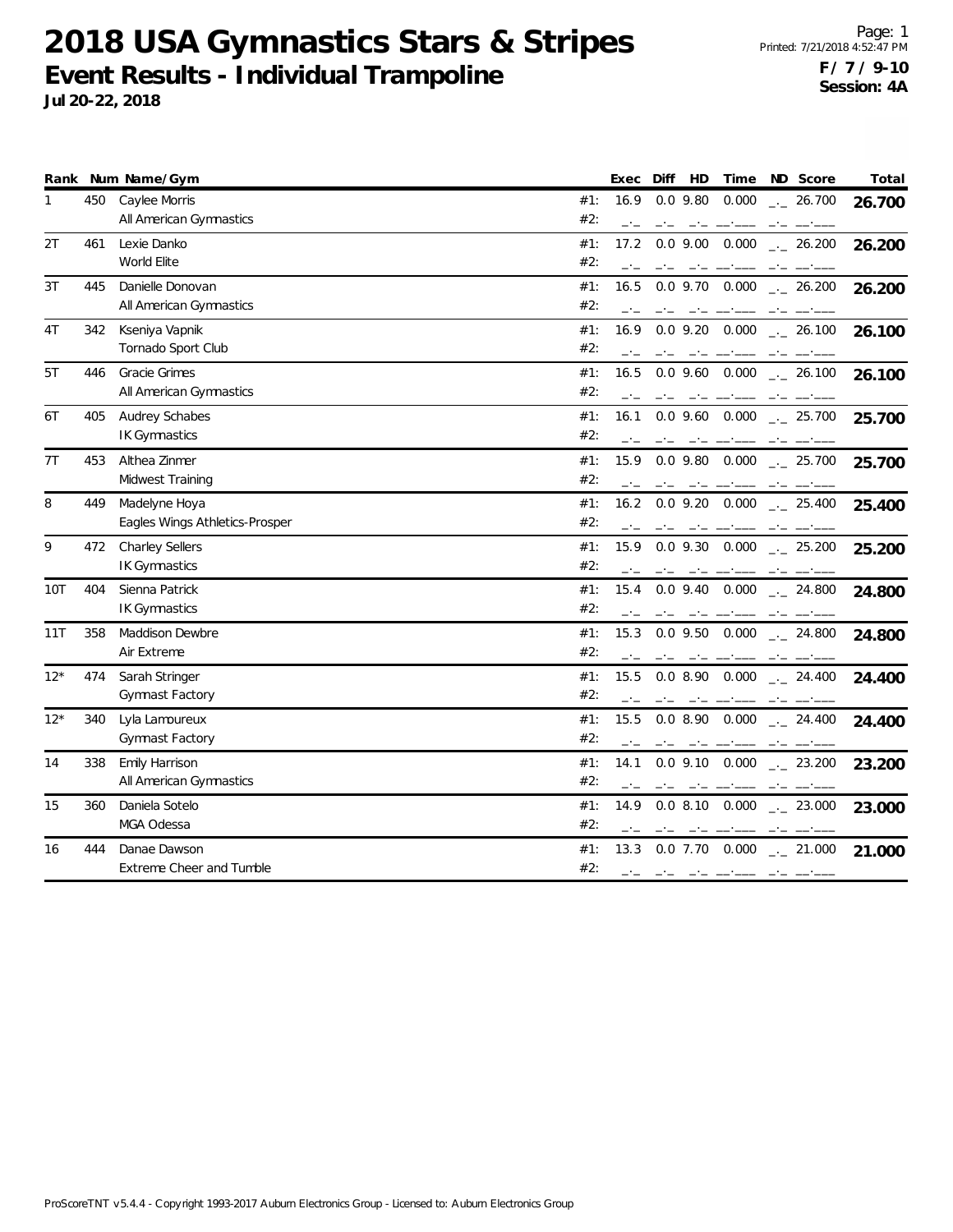**Rank Num Name/Gym Exec Diff HD Time ND Score Total**  $\overline{\phantom{a}}$ 1 299 Jeffrey Guo 0.000 \_.\_ **26.300** 26.300 #1: 16.7 0.0 9.60 World Elite Gymnastics Ontario \_.<br>\_.\_ \_\_\_ \_\_ \_\_ \_\_\_ \_\_\_\_ \_\_ #2: \_\_\_ \_\_ \_\_ \_\_ \_\_\_ \_\_ \_\_ \_\_ \_.\_  $\overline{\phantom{a}}$ 2 436 Austin Schaezler 0.000 Tornado Sport Club \_.<br>\_.\_ \_\_\_ \_\_ \_\_ \_\_\_ \_\_\_\_ \_\_ 25.000 #2: \_\_\_ \_\_ \_\_ \_\_ \_\_\_ \_\_ \_\_ \_\_ #1: 15.3 0.0 9.70 \_.\_

|  | World Elite Gymnastics Ontario | #2: |  |  | and the state and all the analysis                  |  |
|--|--------------------------------|-----|--|--|-----------------------------------------------------|--|
|  | 436 Austin Schaezler           |     |  |  | #1: 15.3 0.0 9.70 0.000 $\frac{1}{2}$ 25.000 25.000 |  |
|  | Tornado Sport Club             | #2: |  |  | المساحب المحامين المساحين المحارب المحارب المحارب   |  |
|  | 437 Ari Spruell                |     |  |  | #1: 15.3 0.0 9.00 0.000 $\rightarrow$ 24.300 24.300 |  |
|  | Desert Gymcats                 |     |  |  | and the state of the second contract and the second |  |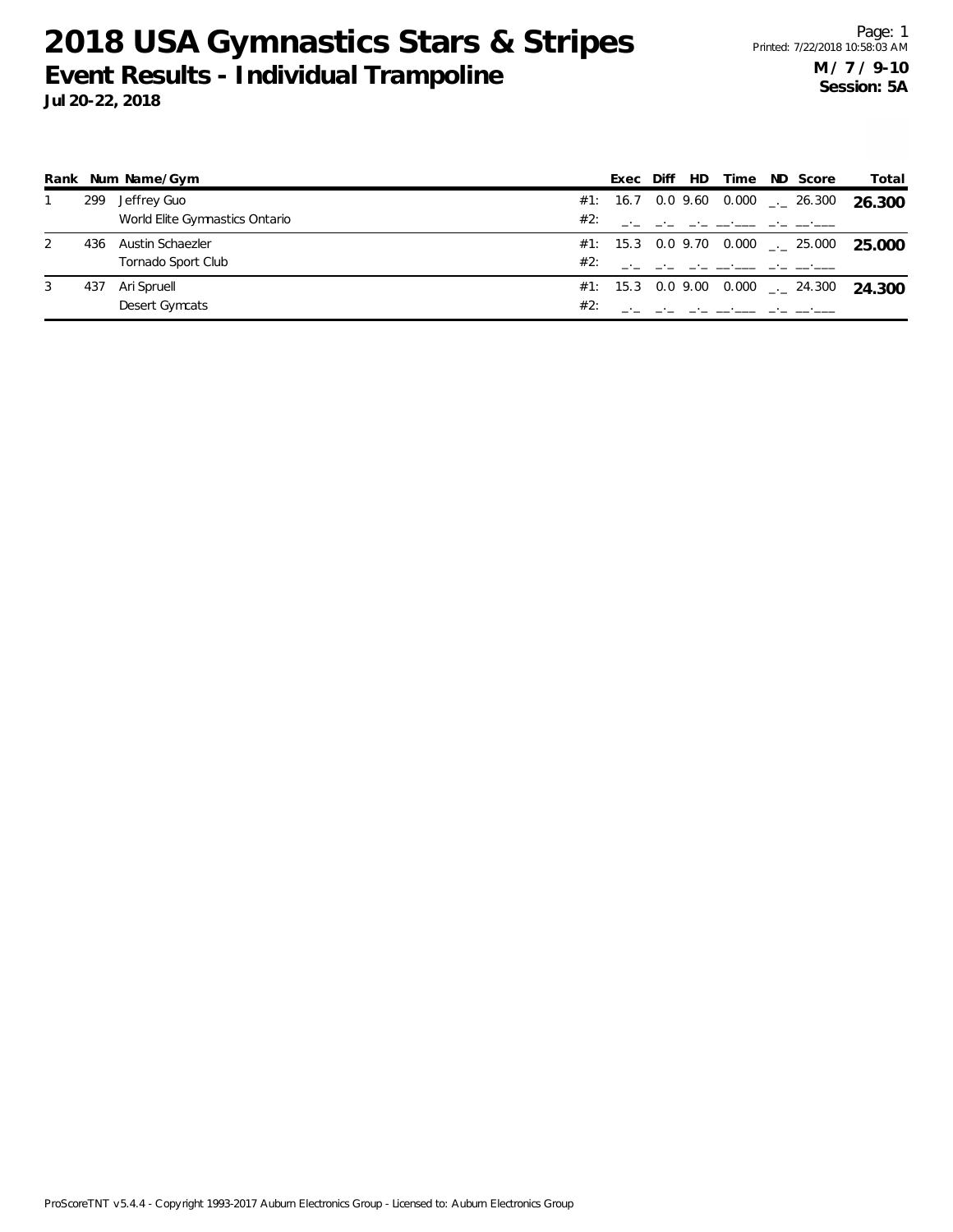|     |     | Rank Num Name/Gym                              | Time<br>ND Score<br>Total<br>Exec<br>Diff<br>HD                                                                                                                                                                                                                                                                                                                                                                                                                                                                                                                                                           |
|-----|-----|------------------------------------------------|-----------------------------------------------------------------------------------------------------------------------------------------------------------------------------------------------------------------------------------------------------------------------------------------------------------------------------------------------------------------------------------------------------------------------------------------------------------------------------------------------------------------------------------------------------------------------------------------------------------|
| 1   | 465 | Sarah Hagan<br>Victoria Gymagic Inc.           | #1:<br>$0.0$ 9.50<br>0.000<br>16.8<br>$\frac{1}{2}$ 26.300<br>26.300<br>#2:<br>$-1$<br>$-1$<br>$\begin{tabular}{ll} \multicolumn{2}{l}{} & \multicolumn{2}{l}{} & \multicolumn{2}{l}{} & \multicolumn{2}{l}{} & \multicolumn{2}{l}{} & \multicolumn{2}{l}{} & \multicolumn{2}{l}{} & \multicolumn{2}{l}{} & \multicolumn{2}{l}{} & \multicolumn{2}{l}{} & \multicolumn{2}{l}{} & \multicolumn{2}{l}{} & \multicolumn{2}{l}{} & \multicolumn{2}{l}{} & \multicolumn{2}{l}{} & \multicolumn{2}{l}{} & \multicolumn{2}{l}{} & \multicolumn{2}{l}{} & \multicolumn{2}{l}{} & \multic$<br>$-1 - 1 = -1 - -1 -$ |
| 2   | 543 | Christina Rodriguez<br>All American Gymnastics | #1:<br>16.7<br>$0.0$ 9.50<br>0.000<br>$\frac{1}{2}$ 26.200<br>26.200<br>#2:<br>$-1$                                                                                                                                                                                                                                                                                                                                                                                                                                                                                                                       |
| 3   | 423 | Addyson Watkins<br>Millers Gymnastics Academy  | $-1$<br>0.000<br>#1:<br>16.4<br>$0.0$ 9.50<br>$\frac{1}{2}$ 25.900<br>25.900<br>#2:<br>$-1$<br>$-1$<br>$\frac{1}{2} \left( \frac{1}{2} \right) \left( \frac{1}{2} \right) \left( \frac{1}{2} \right) \left( \frac{1}{2} \right) \left( \frac{1}{2} \right) \left( \frac{1}{2} \right) \left( \frac{1}{2} \right) \left( \frac{1}{2} \right) \left( \frac{1}{2} \right) \left( \frac{1}{2} \right) \left( \frac{1}{2} \right) \left( \frac{1}{2} \right) \left( \frac{1}{2} \right) \left( \frac{1}{2} \right) \left( \frac{1}{2} \right) \left( \frac{1}{2} \right) \left( \frac$<br>$-1$                 |
| 4   | 418 | Rachel Lipsitz<br>IK Gymnastics                | #1:<br>15.9<br>0.0 9.30 0.000<br>$\sim$ 25.200<br>25.200<br>#2:<br>مستحقق والمستحقق والمستحدث                                                                                                                                                                                                                                                                                                                                                                                                                                                                                                             |
| 5   | 417 | Aislinn Hayes<br>Midwest Training              | #1:<br>15.8<br>$0.0$ 9.20 $0.000$<br>$\frac{1}{2}$ 25.000<br>25.000<br>#2:<br>$-1$<br>$-\cdot -$<br>$\label{eq:reduced} \begin{split} \mathbf{u} & = \mathbf{u}^T \mathbf{u}^T \mathbf{u}^T \mathbf{u}^T \mathbf{u}^T \mathbf{u}^T \mathbf{u}^T \mathbf{u}^T \mathbf{u}^T \mathbf{u}^T \mathbf{u}^T \mathbf{u}^T \mathbf{u}^T \mathbf{u}^T \mathbf{u}^T \mathbf{u}^T \mathbf{u}^T \mathbf{u}^T \mathbf{u}^T \mathbf{u}^T \mathbf{u}^T \mathbf{u}^T \mathbf{u}^T \mathbf{u}^T \mathbf{u}^$<br>$ -$                                                                                                         |
| 6   | 407 | Stacia Vogan<br>Nissen Trampoline Academy      | #1:<br>15.1<br>$0.0$ 9.70 $0.000$ $_{\leftarrow}$ 24.800<br>24.800<br>#2:<br>$-1$                                                                                                                                                                                                                                                                                                                                                                                                                                                                                                                         |
| 7T  | 470 | Ella Puccio<br>Eagle Gymnastics Academy        | $0.0$ 9.30 $0.000$ $_{-1}$ 24.700<br>#1:<br>15.4<br>24.700<br>#2:<br>$-1$                                                                                                                                                                                                                                                                                                                                                                                                                                                                                                                                 |
| 8T  | 469 | Sahrye Lozano<br>Manning Gymnastics Centerplex | #1:<br>15.0<br>$0.0$ 9.70 $0.000$ $_{\leftarrow}$ 24.700<br>24.700<br>#2:<br>$-1$<br>$-1$                                                                                                                                                                                                                                                                                                                                                                                                                                                                                                                 |
| 9   | 486 | Daniela Olavarri-Gomez<br>The Palaestra        | #1:<br>15.0<br>$0.0$ 9.50 $0.000$<br>$\frac{1}{2}$ 24.500<br>24.500<br>#2:<br>$-1$<br>$-1$ $-1$<br>$-1$                                                                                                                                                                                                                                                                                                                                                                                                                                                                                                   |
| 10T | 542 | Kyla Lilienthal<br>Technique Gymnastics        | $0.0$ 8.80 $0.000$ $_{\sim}$ 24.300<br>#1:<br>15.5<br>24.300<br>#2:<br>the company of the company of the                                                                                                                                                                                                                                                                                                                                                                                                                                                                                                  |
| 11T | 434 | Maddie Lambert<br>Legacy T&T                   | 15.1<br>$0.0$ 9.20 $0.000$<br>#1:<br>$\frac{1}{2}$ 24.300<br>24.300<br>#2:<br>$-1$<br>$-1$<br>$\mathcal{L} = \mathcal{L} = \mathcal{L} = \mathcal{L} = \mathcal{L} = \mathcal{L} = \mathcal{L} = \mathcal{L} = \mathcal{L} = \mathcal{L} = \mathcal{L} = \mathcal{L} = \mathcal{L} = \mathcal{L} = \mathcal{L} = \mathcal{L} = \mathcal{L} = \mathcal{L} = \mathcal{L} = \mathcal{L} = \mathcal{L} = \mathcal{L} = \mathcal{L} = \mathcal{L} = \mathcal{L} = \mathcal{L} = \mathcal{L} = \mathcal{L} = \mathcal{L} = \mathcal{L} = \mathcal{L} = \mathcal$<br>$-\, -$                                     |
| 12T | 156 | Allyson Barrera<br>Millers Gymnastics Academy  | #1:<br>$0.0$ 9.40 $0.000$ $_{\leftarrow}$ 24.300<br>14.9<br>24.300<br>#2:                                                                                                                                                                                                                                                                                                                                                                                                                                                                                                                                 |
| 13  | 518 | Isabella Pansano<br><b>Acrotex Gymnastics</b>  | 14.6<br>0.0 9.30 0.000 . 23.900<br>#1:<br>23.900<br>#2:                                                                                                                                                                                                                                                                                                                                                                                                                                                                                                                                                   |
| 14  | 337 | Emelia Fox<br><b>MJM Studios</b>               | 15.3<br>#1:<br>0.08.40<br>0.000<br>$\frac{1}{2}$ 23.700<br>23.700<br>#2:<br>$-1$<br>مستحسب الساحب<br>$-1$<br>and the company of the company                                                                                                                                                                                                                                                                                                                                                                                                                                                               |
| 15  | 238 | Lily Allen<br>Nissen Trampoline Academy        | #1:<br>14.1<br>$0.0$ 8.70 $0.000$ $_{\leftarrow}$ 22.800<br>22.800<br>#2:<br>$-1$<br>$-1$<br>$-1$ $-1$                                                                                                                                                                                                                                                                                                                                                                                                                                                                                                    |
| 16  | 300 | Callee Johnson<br><b>TDC Athletics</b>         | #1:<br>12.6<br>$0.0$ 9.30 $0.000$<br>$\frac{1}{2}$ 21.900<br>21.900<br>#2:<br>$-\cdot$ $-$<br>- -<br>والمستور المتراجين                                                                                                                                                                                                                                                                                                                                                                                                                                                                                   |
| 17  | 443 | Catherine Cupples<br>Showcase Gymnastics       | #1:<br>$0.0$ 7.40 $0.000$ $_{\leftarrow}$ 19.400<br>12.0<br>19.400<br>#2:<br>$-1$<br>$\mathcal{L}(\mathcal{L}(\mathcal{L}))$ . The function of the set of the set of the $\mathcal{L}(\mathcal{L})$                                                                                                                                                                                                                                                                                                                                                                                                       |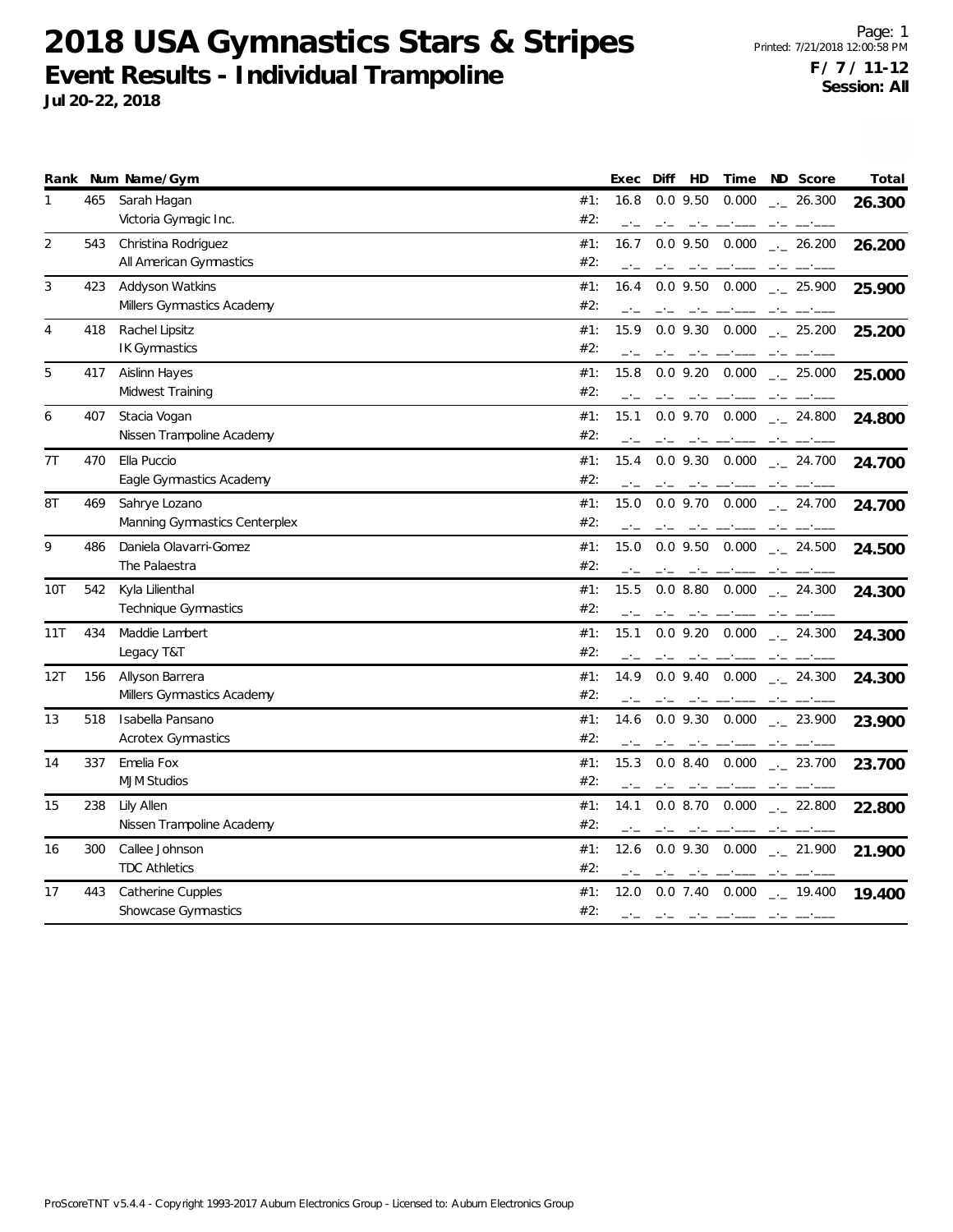**Rank Num Name/Gym Exec Diff HD Time ND Score Total** 1 431 Bennett Church 0.000 \_.\_ **25.500** 25.500 #1: 16.2 0.0 9.30 Top Flight Gymnastics Training Center

|    |     | Top Flight Gymnastics Training Center | #2:      |                                                    |        |
|----|-----|---------------------------------------|----------|----------------------------------------------------|--------|
|    | 359 | Alex Rodriguez                        |          | #1: 16.3 0.0 9.10<br>0.000<br>$\frac{1}{2}$ 25.400 | 25.400 |
|    |     | MGA Odessa                            | #2:      |                                                    |        |
|    | 458 | <b>Brooks Barber</b>                  |          | #1: 15.6 0.0 9.40 0.000 $\frac{1}{2}$ 25.000       | 25.000 |
|    |     | Tatarus Gymnastics and Tumbling       | #2:      |                                                    |        |
| 4  | 406 | Ryland Steele                         |          | #1: 15.7 0.0 9.20<br>0.000<br>$-24.900$            | 24.900 |
|    |     | <b>Champions Westlake</b>             | #2:      |                                                    |        |
| 5. | 419 | Jack McAuliff                         |          | #1: 15.0 0.0 9.40<br>$0.000$ $_{-.00}$ 24.400      | 24.400 |
|    |     | Airborne Academy                      | #2:      |                                                    |        |
| 6  | 447 | Hudson Hensley                        | #1: 13.1 | 0.0 9.30<br>0.000<br>$\therefore$ 22.400           | 22.400 |
|    |     | Airbenders                            | #2:      |                                                    |        |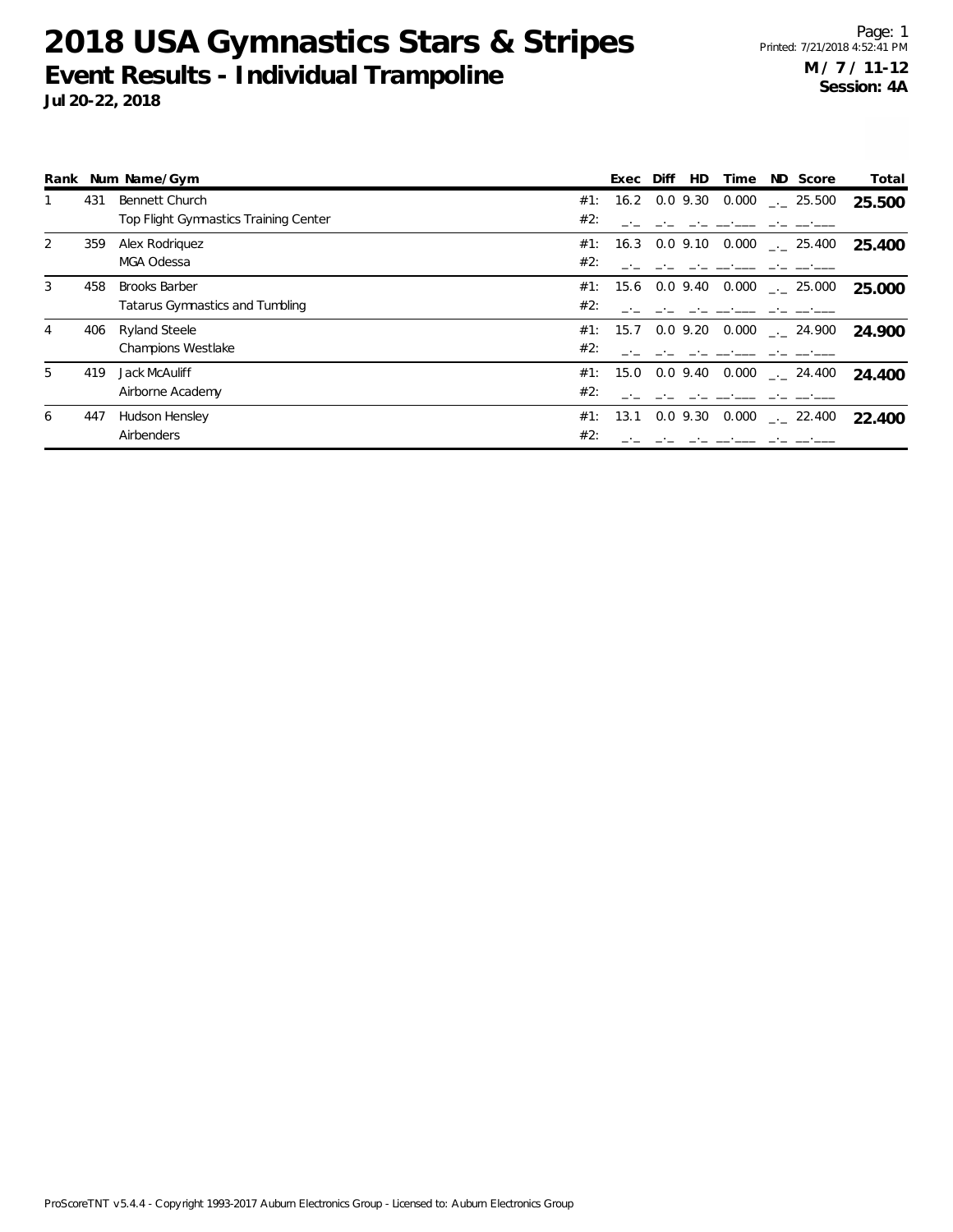| Morgan Brandl<br>429<br>16.9<br>$0.0$ 9.70<br>0.000<br>#1:<br>$-26.600$<br>1<br>26.600<br>Airborne Academy<br>#2:<br>—'—<br>$-1$<br>2<br>Tea Kampine<br>$0.0$ 9.80<br>468<br>#1:<br>16.7<br>0.000<br>$\frac{1}{2}$ 26.500<br>26.500<br>The Palaestra<br>#2:<br>3<br>Gabbie Roznovsky<br>471<br>$0.0$ 9.50<br>0.000<br>#1:<br>16.3<br>$\frac{1}{2}$ 25.800<br>25.800<br>K and L Tumbletown<br>#2:<br>0.000<br>4<br>Hannah Dockery<br>#1:<br>15.7<br>$0.0$ 9.70<br>462<br>$-25.400$<br>25.400<br>Desert Gymcats<br>#2:<br>$-1$<br>$-1$<br>$-1$<br>$-1$<br>Sabella Smith<br>5<br>422<br>#1:<br>15.7<br>0.000<br>$0.0$ 9.50<br>$-25.200$<br>25.200<br>Apex Tumbling and Cheer<br>#2:<br>Megan Riffel<br>15.7<br>6<br>421<br>#1:<br>$0.0$ 9.40 $0.000$<br>$\frac{1}{2}$ 25.100<br>25.100<br>Desert Gymcats<br>#2:<br>Sydney McCarter<br>7T<br>239<br>0.000<br>#1:<br>15.7<br>$0.0$ 9.10<br>$\frac{1}{2}$ 24.800<br>24.800<br>Stingray TNT Marietta<br>#2:<br>$-1$<br>$-1$<br>$-1$<br>$-1$<br>$7^*$<br>Montana Jacober<br>15.5<br>$0.0$ 9.30<br>0.000<br>467<br>#1:<br>$-24.800$<br>24.800<br>SunDance Gymnastics<br>#2:<br>$7^*$<br>Saige Gregory<br>$0.0$ 9.30<br>416<br>#1:<br>15.5<br>0.000<br>$\sim$ 24.800<br>24.800<br>Tumbleweeds Gymnastics Kids Camp & Kaia<br>#2:<br>سيست السبب السادسة<br>Abigale Audiss<br>298<br>0.000<br>10T<br>#1:<br>15.5<br>$0.0$ 9.20<br>$-24.700$<br>24.700<br>Skywalkers<br>#2:<br>$-1$<br>476<br>Rachel Taylor<br>15.3<br>$0.0$ 9.40<br>0.000<br>11T<br>#1:<br>$\sim$ 24.700<br>24.700<br>The Rock<br>#2:<br>$-1$<br>$-1$<br>June Stevens<br>12T<br>473<br>$0.0$ 8.70 $0.000$<br>#1:<br>15.9<br>$-24.600$<br>24.600<br>IK Gymnastics<br>#2:<br>$-1$<br>403<br>Victoria Champine<br>13T<br>#1:<br>15.5<br>$0.0$ 9.10 $0.000$<br>$\sim$ 24.600<br>24.600<br>World Elite<br>#2:<br>14T<br>459<br>D'myia Cox<br>15.1<br>0.000<br>#1:<br>$0.0$ 9.50<br>$-24.600$<br>24.600<br>Skywalkers<br>#2:<br>$-1$<br>Addison Payne<br>15T<br>435<br>#1:<br>15.4<br>0.08.70<br>0.000<br>$\sim$ 24.100<br>24.100<br>Stingray TNT Marietta<br>#2:<br>$-1$<br>when the continuum<br>$-1$<br>16T<br>452<br>Nicole Wright<br>$0.0$ 9.20<br>0.000<br>#1:<br>14.9<br>$\frac{1}{2}$ 24.100<br>24.100<br>#2:<br>The Palaestra<br>and the company of the company of the company of the company of the company of the company of the company of the company of the company of the company of the company of the company of the company of the company of the comp<br>17<br>430<br>Sofia Caldera Dorta<br>$0.0$ 7.20 $0.000$ $_{\leftarrow}$ 19.400<br>#1:<br>12.2<br>19.400<br>The Palaestra<br>#2:<br>- - - -<br>Sarah Shahidi<br>18<br>451<br>#1:<br>5.2 0.0 2.70 0.000 $\frac{1}{2}$ 7.900<br>7.900<br>Top Flight Gymnastics Training Center<br>#2:<br>$\frac{1}{2} \left( \frac{1}{2} \right) \left( \frac{1}{2} \right) \left( \frac{1}{2} \right) \left( \frac{1}{2} \right) \left( \frac{1}{2} \right) \left( \frac{1}{2} \right) \left( \frac{1}{2} \right) \left( \frac{1}{2} \right) \left( \frac{1}{2} \right) \left( \frac{1}{2} \right) \left( \frac{1}{2} \right) \left( \frac{1}{2} \right) \left( \frac{1}{2} \right) \left( \frac{1}{2} \right) \left( \frac{1}{2} \right) \left( \frac{1}{2} \right) \left( \frac$<br>19<br>Baylee Brackeen<br>442<br>#1:<br>0.02.80<br>0.000<br>5.0<br>7.800<br>7.800<br>$\rightarrow$ $\rightarrow$<br>Eagles Wings Athletics-Prosper<br>#2:<br>فتحت بالمراجع المتباهين بالمراجع المحارب بالمحا |  | Rank Num Name/Gym | Total<br>Exec<br>Diff<br>HD<br>Time<br>ND Score |
|----------------------------------------------------------------------------------------------------------------------------------------------------------------------------------------------------------------------------------------------------------------------------------------------------------------------------------------------------------------------------------------------------------------------------------------------------------------------------------------------------------------------------------------------------------------------------------------------------------------------------------------------------------------------------------------------------------------------------------------------------------------------------------------------------------------------------------------------------------------------------------------------------------------------------------------------------------------------------------------------------------------------------------------------------------------------------------------------------------------------------------------------------------------------------------------------------------------------------------------------------------------------------------------------------------------------------------------------------------------------------------------------------------------------------------------------------------------------------------------------------------------------------------------------------------------------------------------------------------------------------------------------------------------------------------------------------------------------------------------------------------------------------------------------------------------------------------------------------------------------------------------------------------------------------------------------------------------------------------------------------------------------------------------------------------------------------------------------------------------------------------------------------------------------------------------------------------------------------------------------------------------------------------------------------------------------------------------------------------------------------------------------------------------------------------------------------------------------------------------------------------------------------------------------------------------------------------------------------------------------------------------------------------------------------------------------------------------------------------------------------------------------------------------------------------------------------------------------------------------------------------------------------------------------------------------------------------------------------------------------------------------------------------------------------------------------------------------------------------------------------------------------------------------------------------------------------------------------------------------------------------------------------------------------------------------------------------------------------------------------------------------------------------------------------------------------------------|--|-------------------|-------------------------------------------------|
|                                                                                                                                                                                                                                                                                                                                                                                                                                                                                                                                                                                                                                                                                                                                                                                                                                                                                                                                                                                                                                                                                                                                                                                                                                                                                                                                                                                                                                                                                                                                                                                                                                                                                                                                                                                                                                                                                                                                                                                                                                                                                                                                                                                                                                                                                                                                                                                                                                                                                                                                                                                                                                                                                                                                                                                                                                                                                                                                                                                                                                                                                                                                                                                                                                                                                                                                                                                                                                                          |  |                   |                                                 |
|                                                                                                                                                                                                                                                                                                                                                                                                                                                                                                                                                                                                                                                                                                                                                                                                                                                                                                                                                                                                                                                                                                                                                                                                                                                                                                                                                                                                                                                                                                                                                                                                                                                                                                                                                                                                                                                                                                                                                                                                                                                                                                                                                                                                                                                                                                                                                                                                                                                                                                                                                                                                                                                                                                                                                                                                                                                                                                                                                                                                                                                                                                                                                                                                                                                                                                                                                                                                                                                          |  |                   |                                                 |
|                                                                                                                                                                                                                                                                                                                                                                                                                                                                                                                                                                                                                                                                                                                                                                                                                                                                                                                                                                                                                                                                                                                                                                                                                                                                                                                                                                                                                                                                                                                                                                                                                                                                                                                                                                                                                                                                                                                                                                                                                                                                                                                                                                                                                                                                                                                                                                                                                                                                                                                                                                                                                                                                                                                                                                                                                                                                                                                                                                                                                                                                                                                                                                                                                                                                                                                                                                                                                                                          |  |                   |                                                 |
|                                                                                                                                                                                                                                                                                                                                                                                                                                                                                                                                                                                                                                                                                                                                                                                                                                                                                                                                                                                                                                                                                                                                                                                                                                                                                                                                                                                                                                                                                                                                                                                                                                                                                                                                                                                                                                                                                                                                                                                                                                                                                                                                                                                                                                                                                                                                                                                                                                                                                                                                                                                                                                                                                                                                                                                                                                                                                                                                                                                                                                                                                                                                                                                                                                                                                                                                                                                                                                                          |  |                   |                                                 |
|                                                                                                                                                                                                                                                                                                                                                                                                                                                                                                                                                                                                                                                                                                                                                                                                                                                                                                                                                                                                                                                                                                                                                                                                                                                                                                                                                                                                                                                                                                                                                                                                                                                                                                                                                                                                                                                                                                                                                                                                                                                                                                                                                                                                                                                                                                                                                                                                                                                                                                                                                                                                                                                                                                                                                                                                                                                                                                                                                                                                                                                                                                                                                                                                                                                                                                                                                                                                                                                          |  |                   |                                                 |
|                                                                                                                                                                                                                                                                                                                                                                                                                                                                                                                                                                                                                                                                                                                                                                                                                                                                                                                                                                                                                                                                                                                                                                                                                                                                                                                                                                                                                                                                                                                                                                                                                                                                                                                                                                                                                                                                                                                                                                                                                                                                                                                                                                                                                                                                                                                                                                                                                                                                                                                                                                                                                                                                                                                                                                                                                                                                                                                                                                                                                                                                                                                                                                                                                                                                                                                                                                                                                                                          |  |                   |                                                 |
|                                                                                                                                                                                                                                                                                                                                                                                                                                                                                                                                                                                                                                                                                                                                                                                                                                                                                                                                                                                                                                                                                                                                                                                                                                                                                                                                                                                                                                                                                                                                                                                                                                                                                                                                                                                                                                                                                                                                                                                                                                                                                                                                                                                                                                                                                                                                                                                                                                                                                                                                                                                                                                                                                                                                                                                                                                                                                                                                                                                                                                                                                                                                                                                                                                                                                                                                                                                                                                                          |  |                   |                                                 |
|                                                                                                                                                                                                                                                                                                                                                                                                                                                                                                                                                                                                                                                                                                                                                                                                                                                                                                                                                                                                                                                                                                                                                                                                                                                                                                                                                                                                                                                                                                                                                                                                                                                                                                                                                                                                                                                                                                                                                                                                                                                                                                                                                                                                                                                                                                                                                                                                                                                                                                                                                                                                                                                                                                                                                                                                                                                                                                                                                                                                                                                                                                                                                                                                                                                                                                                                                                                                                                                          |  |                   |                                                 |
|                                                                                                                                                                                                                                                                                                                                                                                                                                                                                                                                                                                                                                                                                                                                                                                                                                                                                                                                                                                                                                                                                                                                                                                                                                                                                                                                                                                                                                                                                                                                                                                                                                                                                                                                                                                                                                                                                                                                                                                                                                                                                                                                                                                                                                                                                                                                                                                                                                                                                                                                                                                                                                                                                                                                                                                                                                                                                                                                                                                                                                                                                                                                                                                                                                                                                                                                                                                                                                                          |  |                   |                                                 |
|                                                                                                                                                                                                                                                                                                                                                                                                                                                                                                                                                                                                                                                                                                                                                                                                                                                                                                                                                                                                                                                                                                                                                                                                                                                                                                                                                                                                                                                                                                                                                                                                                                                                                                                                                                                                                                                                                                                                                                                                                                                                                                                                                                                                                                                                                                                                                                                                                                                                                                                                                                                                                                                                                                                                                                                                                                                                                                                                                                                                                                                                                                                                                                                                                                                                                                                                                                                                                                                          |  |                   |                                                 |
|                                                                                                                                                                                                                                                                                                                                                                                                                                                                                                                                                                                                                                                                                                                                                                                                                                                                                                                                                                                                                                                                                                                                                                                                                                                                                                                                                                                                                                                                                                                                                                                                                                                                                                                                                                                                                                                                                                                                                                                                                                                                                                                                                                                                                                                                                                                                                                                                                                                                                                                                                                                                                                                                                                                                                                                                                                                                                                                                                                                                                                                                                                                                                                                                                                                                                                                                                                                                                                                          |  |                   |                                                 |
|                                                                                                                                                                                                                                                                                                                                                                                                                                                                                                                                                                                                                                                                                                                                                                                                                                                                                                                                                                                                                                                                                                                                                                                                                                                                                                                                                                                                                                                                                                                                                                                                                                                                                                                                                                                                                                                                                                                                                                                                                                                                                                                                                                                                                                                                                                                                                                                                                                                                                                                                                                                                                                                                                                                                                                                                                                                                                                                                                                                                                                                                                                                                                                                                                                                                                                                                                                                                                                                          |  |                   |                                                 |
|                                                                                                                                                                                                                                                                                                                                                                                                                                                                                                                                                                                                                                                                                                                                                                                                                                                                                                                                                                                                                                                                                                                                                                                                                                                                                                                                                                                                                                                                                                                                                                                                                                                                                                                                                                                                                                                                                                                                                                                                                                                                                                                                                                                                                                                                                                                                                                                                                                                                                                                                                                                                                                                                                                                                                                                                                                                                                                                                                                                                                                                                                                                                                                                                                                                                                                                                                                                                                                                          |  |                   |                                                 |
|                                                                                                                                                                                                                                                                                                                                                                                                                                                                                                                                                                                                                                                                                                                                                                                                                                                                                                                                                                                                                                                                                                                                                                                                                                                                                                                                                                                                                                                                                                                                                                                                                                                                                                                                                                                                                                                                                                                                                                                                                                                                                                                                                                                                                                                                                                                                                                                                                                                                                                                                                                                                                                                                                                                                                                                                                                                                                                                                                                                                                                                                                                                                                                                                                                                                                                                                                                                                                                                          |  |                   |                                                 |
|                                                                                                                                                                                                                                                                                                                                                                                                                                                                                                                                                                                                                                                                                                                                                                                                                                                                                                                                                                                                                                                                                                                                                                                                                                                                                                                                                                                                                                                                                                                                                                                                                                                                                                                                                                                                                                                                                                                                                                                                                                                                                                                                                                                                                                                                                                                                                                                                                                                                                                                                                                                                                                                                                                                                                                                                                                                                                                                                                                                                                                                                                                                                                                                                                                                                                                                                                                                                                                                          |  |                   |                                                 |
|                                                                                                                                                                                                                                                                                                                                                                                                                                                                                                                                                                                                                                                                                                                                                                                                                                                                                                                                                                                                                                                                                                                                                                                                                                                                                                                                                                                                                                                                                                                                                                                                                                                                                                                                                                                                                                                                                                                                                                                                                                                                                                                                                                                                                                                                                                                                                                                                                                                                                                                                                                                                                                                                                                                                                                                                                                                                                                                                                                                                                                                                                                                                                                                                                                                                                                                                                                                                                                                          |  |                   |                                                 |
|                                                                                                                                                                                                                                                                                                                                                                                                                                                                                                                                                                                                                                                                                                                                                                                                                                                                                                                                                                                                                                                                                                                                                                                                                                                                                                                                                                                                                                                                                                                                                                                                                                                                                                                                                                                                                                                                                                                                                                                                                                                                                                                                                                                                                                                                                                                                                                                                                                                                                                                                                                                                                                                                                                                                                                                                                                                                                                                                                                                                                                                                                                                                                                                                                                                                                                                                                                                                                                                          |  |                   |                                                 |
|                                                                                                                                                                                                                                                                                                                                                                                                                                                                                                                                                                                                                                                                                                                                                                                                                                                                                                                                                                                                                                                                                                                                                                                                                                                                                                                                                                                                                                                                                                                                                                                                                                                                                                                                                                                                                                                                                                                                                                                                                                                                                                                                                                                                                                                                                                                                                                                                                                                                                                                                                                                                                                                                                                                                                                                                                                                                                                                                                                                                                                                                                                                                                                                                                                                                                                                                                                                                                                                          |  |                   |                                                 |
|                                                                                                                                                                                                                                                                                                                                                                                                                                                                                                                                                                                                                                                                                                                                                                                                                                                                                                                                                                                                                                                                                                                                                                                                                                                                                                                                                                                                                                                                                                                                                                                                                                                                                                                                                                                                                                                                                                                                                                                                                                                                                                                                                                                                                                                                                                                                                                                                                                                                                                                                                                                                                                                                                                                                                                                                                                                                                                                                                                                                                                                                                                                                                                                                                                                                                                                                                                                                                                                          |  |                   |                                                 |
|                                                                                                                                                                                                                                                                                                                                                                                                                                                                                                                                                                                                                                                                                                                                                                                                                                                                                                                                                                                                                                                                                                                                                                                                                                                                                                                                                                                                                                                                                                                                                                                                                                                                                                                                                                                                                                                                                                                                                                                                                                                                                                                                                                                                                                                                                                                                                                                                                                                                                                                                                                                                                                                                                                                                                                                                                                                                                                                                                                                                                                                                                                                                                                                                                                                                                                                                                                                                                                                          |  |                   |                                                 |
|                                                                                                                                                                                                                                                                                                                                                                                                                                                                                                                                                                                                                                                                                                                                                                                                                                                                                                                                                                                                                                                                                                                                                                                                                                                                                                                                                                                                                                                                                                                                                                                                                                                                                                                                                                                                                                                                                                                                                                                                                                                                                                                                                                                                                                                                                                                                                                                                                                                                                                                                                                                                                                                                                                                                                                                                                                                                                                                                                                                                                                                                                                                                                                                                                                                                                                                                                                                                                                                          |  |                   |                                                 |
|                                                                                                                                                                                                                                                                                                                                                                                                                                                                                                                                                                                                                                                                                                                                                                                                                                                                                                                                                                                                                                                                                                                                                                                                                                                                                                                                                                                                                                                                                                                                                                                                                                                                                                                                                                                                                                                                                                                                                                                                                                                                                                                                                                                                                                                                                                                                                                                                                                                                                                                                                                                                                                                                                                                                                                                                                                                                                                                                                                                                                                                                                                                                                                                                                                                                                                                                                                                                                                                          |  |                   |                                                 |
|                                                                                                                                                                                                                                                                                                                                                                                                                                                                                                                                                                                                                                                                                                                                                                                                                                                                                                                                                                                                                                                                                                                                                                                                                                                                                                                                                                                                                                                                                                                                                                                                                                                                                                                                                                                                                                                                                                                                                                                                                                                                                                                                                                                                                                                                                                                                                                                                                                                                                                                                                                                                                                                                                                                                                                                                                                                                                                                                                                                                                                                                                                                                                                                                                                                                                                                                                                                                                                                          |  |                   |                                                 |
|                                                                                                                                                                                                                                                                                                                                                                                                                                                                                                                                                                                                                                                                                                                                                                                                                                                                                                                                                                                                                                                                                                                                                                                                                                                                                                                                                                                                                                                                                                                                                                                                                                                                                                                                                                                                                                                                                                                                                                                                                                                                                                                                                                                                                                                                                                                                                                                                                                                                                                                                                                                                                                                                                                                                                                                                                                                                                                                                                                                                                                                                                                                                                                                                                                                                                                                                                                                                                                                          |  |                   |                                                 |
|                                                                                                                                                                                                                                                                                                                                                                                                                                                                                                                                                                                                                                                                                                                                                                                                                                                                                                                                                                                                                                                                                                                                                                                                                                                                                                                                                                                                                                                                                                                                                                                                                                                                                                                                                                                                                                                                                                                                                                                                                                                                                                                                                                                                                                                                                                                                                                                                                                                                                                                                                                                                                                                                                                                                                                                                                                                                                                                                                                                                                                                                                                                                                                                                                                                                                                                                                                                                                                                          |  |                   |                                                 |
|                                                                                                                                                                                                                                                                                                                                                                                                                                                                                                                                                                                                                                                                                                                                                                                                                                                                                                                                                                                                                                                                                                                                                                                                                                                                                                                                                                                                                                                                                                                                                                                                                                                                                                                                                                                                                                                                                                                                                                                                                                                                                                                                                                                                                                                                                                                                                                                                                                                                                                                                                                                                                                                                                                                                                                                                                                                                                                                                                                                                                                                                                                                                                                                                                                                                                                                                                                                                                                                          |  |                   |                                                 |
|                                                                                                                                                                                                                                                                                                                                                                                                                                                                                                                                                                                                                                                                                                                                                                                                                                                                                                                                                                                                                                                                                                                                                                                                                                                                                                                                                                                                                                                                                                                                                                                                                                                                                                                                                                                                                                                                                                                                                                                                                                                                                                                                                                                                                                                                                                                                                                                                                                                                                                                                                                                                                                                                                                                                                                                                                                                                                                                                                                                                                                                                                                                                                                                                                                                                                                                                                                                                                                                          |  |                   |                                                 |
|                                                                                                                                                                                                                                                                                                                                                                                                                                                                                                                                                                                                                                                                                                                                                                                                                                                                                                                                                                                                                                                                                                                                                                                                                                                                                                                                                                                                                                                                                                                                                                                                                                                                                                                                                                                                                                                                                                                                                                                                                                                                                                                                                                                                                                                                                                                                                                                                                                                                                                                                                                                                                                                                                                                                                                                                                                                                                                                                                                                                                                                                                                                                                                                                                                                                                                                                                                                                                                                          |  |                   |                                                 |
|                                                                                                                                                                                                                                                                                                                                                                                                                                                                                                                                                                                                                                                                                                                                                                                                                                                                                                                                                                                                                                                                                                                                                                                                                                                                                                                                                                                                                                                                                                                                                                                                                                                                                                                                                                                                                                                                                                                                                                                                                                                                                                                                                                                                                                                                                                                                                                                                                                                                                                                                                                                                                                                                                                                                                                                                                                                                                                                                                                                                                                                                                                                                                                                                                                                                                                                                                                                                                                                          |  |                   |                                                 |
|                                                                                                                                                                                                                                                                                                                                                                                                                                                                                                                                                                                                                                                                                                                                                                                                                                                                                                                                                                                                                                                                                                                                                                                                                                                                                                                                                                                                                                                                                                                                                                                                                                                                                                                                                                                                                                                                                                                                                                                                                                                                                                                                                                                                                                                                                                                                                                                                                                                                                                                                                                                                                                                                                                                                                                                                                                                                                                                                                                                                                                                                                                                                                                                                                                                                                                                                                                                                                                                          |  |                   |                                                 |
|                                                                                                                                                                                                                                                                                                                                                                                                                                                                                                                                                                                                                                                                                                                                                                                                                                                                                                                                                                                                                                                                                                                                                                                                                                                                                                                                                                                                                                                                                                                                                                                                                                                                                                                                                                                                                                                                                                                                                                                                                                                                                                                                                                                                                                                                                                                                                                                                                                                                                                                                                                                                                                                                                                                                                                                                                                                                                                                                                                                                                                                                                                                                                                                                                                                                                                                                                                                                                                                          |  |                   |                                                 |
|                                                                                                                                                                                                                                                                                                                                                                                                                                                                                                                                                                                                                                                                                                                                                                                                                                                                                                                                                                                                                                                                                                                                                                                                                                                                                                                                                                                                                                                                                                                                                                                                                                                                                                                                                                                                                                                                                                                                                                                                                                                                                                                                                                                                                                                                                                                                                                                                                                                                                                                                                                                                                                                                                                                                                                                                                                                                                                                                                                                                                                                                                                                                                                                                                                                                                                                                                                                                                                                          |  |                   |                                                 |
|                                                                                                                                                                                                                                                                                                                                                                                                                                                                                                                                                                                                                                                                                                                                                                                                                                                                                                                                                                                                                                                                                                                                                                                                                                                                                                                                                                                                                                                                                                                                                                                                                                                                                                                                                                                                                                                                                                                                                                                                                                                                                                                                                                                                                                                                                                                                                                                                                                                                                                                                                                                                                                                                                                                                                                                                                                                                                                                                                                                                                                                                                                                                                                                                                                                                                                                                                                                                                                                          |  |                   |                                                 |
|                                                                                                                                                                                                                                                                                                                                                                                                                                                                                                                                                                                                                                                                                                                                                                                                                                                                                                                                                                                                                                                                                                                                                                                                                                                                                                                                                                                                                                                                                                                                                                                                                                                                                                                                                                                                                                                                                                                                                                                                                                                                                                                                                                                                                                                                                                                                                                                                                                                                                                                                                                                                                                                                                                                                                                                                                                                                                                                                                                                                                                                                                                                                                                                                                                                                                                                                                                                                                                                          |  |                   |                                                 |
|                                                                                                                                                                                                                                                                                                                                                                                                                                                                                                                                                                                                                                                                                                                                                                                                                                                                                                                                                                                                                                                                                                                                                                                                                                                                                                                                                                                                                                                                                                                                                                                                                                                                                                                                                                                                                                                                                                                                                                                                                                                                                                                                                                                                                                                                                                                                                                                                                                                                                                                                                                                                                                                                                                                                                                                                                                                                                                                                                                                                                                                                                                                                                                                                                                                                                                                                                                                                                                                          |  |                   |                                                 |
|                                                                                                                                                                                                                                                                                                                                                                                                                                                                                                                                                                                                                                                                                                                                                                                                                                                                                                                                                                                                                                                                                                                                                                                                                                                                                                                                                                                                                                                                                                                                                                                                                                                                                                                                                                                                                                                                                                                                                                                                                                                                                                                                                                                                                                                                                                                                                                                                                                                                                                                                                                                                                                                                                                                                                                                                                                                                                                                                                                                                                                                                                                                                                                                                                                                                                                                                                                                                                                                          |  |                   |                                                 |
|                                                                                                                                                                                                                                                                                                                                                                                                                                                                                                                                                                                                                                                                                                                                                                                                                                                                                                                                                                                                                                                                                                                                                                                                                                                                                                                                                                                                                                                                                                                                                                                                                                                                                                                                                                                                                                                                                                                                                                                                                                                                                                                                                                                                                                                                                                                                                                                                                                                                                                                                                                                                                                                                                                                                                                                                                                                                                                                                                                                                                                                                                                                                                                                                                                                                                                                                                                                                                                                          |  |                   |                                                 |
|                                                                                                                                                                                                                                                                                                                                                                                                                                                                                                                                                                                                                                                                                                                                                                                                                                                                                                                                                                                                                                                                                                                                                                                                                                                                                                                                                                                                                                                                                                                                                                                                                                                                                                                                                                                                                                                                                                                                                                                                                                                                                                                                                                                                                                                                                                                                                                                                                                                                                                                                                                                                                                                                                                                                                                                                                                                                                                                                                                                                                                                                                                                                                                                                                                                                                                                                                                                                                                                          |  |                   |                                                 |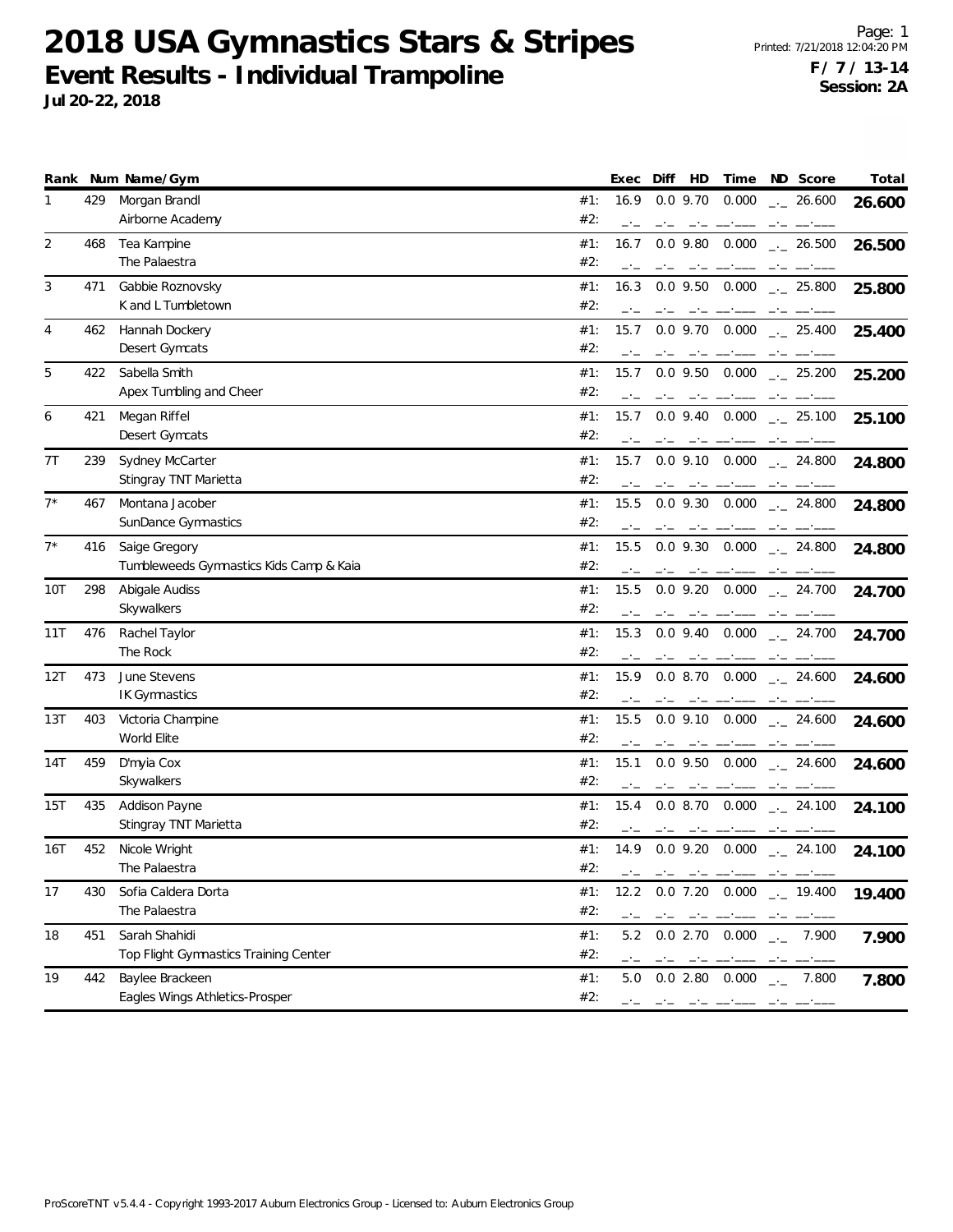|   |     | Rank Num Name/Gym              |     | Exec | Diff | HD. | Time                                                  | ND Score                               | Total  |
|---|-----|--------------------------------|-----|------|------|-----|-------------------------------------------------------|----------------------------------------|--------|
|   | 341 | Lorenzo Stisser                |     |      |      |     |                                                       | #1: 17.1 0.0 9.50 0.000 $\_\_$ 26.600  | 26.600 |
|   |     | Dynamite Academy of Gymnastics | #2: |      |      |     | the control of the control of the control of the con- |                                        |        |
|   | 432 | Antonio Figueroa               |     |      |      |     |                                                       | #1: 16.9 0.0 9.00 0.000 $\leq$ 25.900  | 25.900 |
|   |     | <b>Acrotex Gymnastics</b>      | #2: |      |      |     |                                                       |                                        |        |
| 3 | 438 | Jackson Wells                  |     |      |      |     |                                                       | $\#1$ : 16.3 0.0 9.20 0.000 _._ 25.500 | 25.500 |
|   |     | Waxahachie Gymnastics Center   | #2: |      |      |     |                                                       |                                        |        |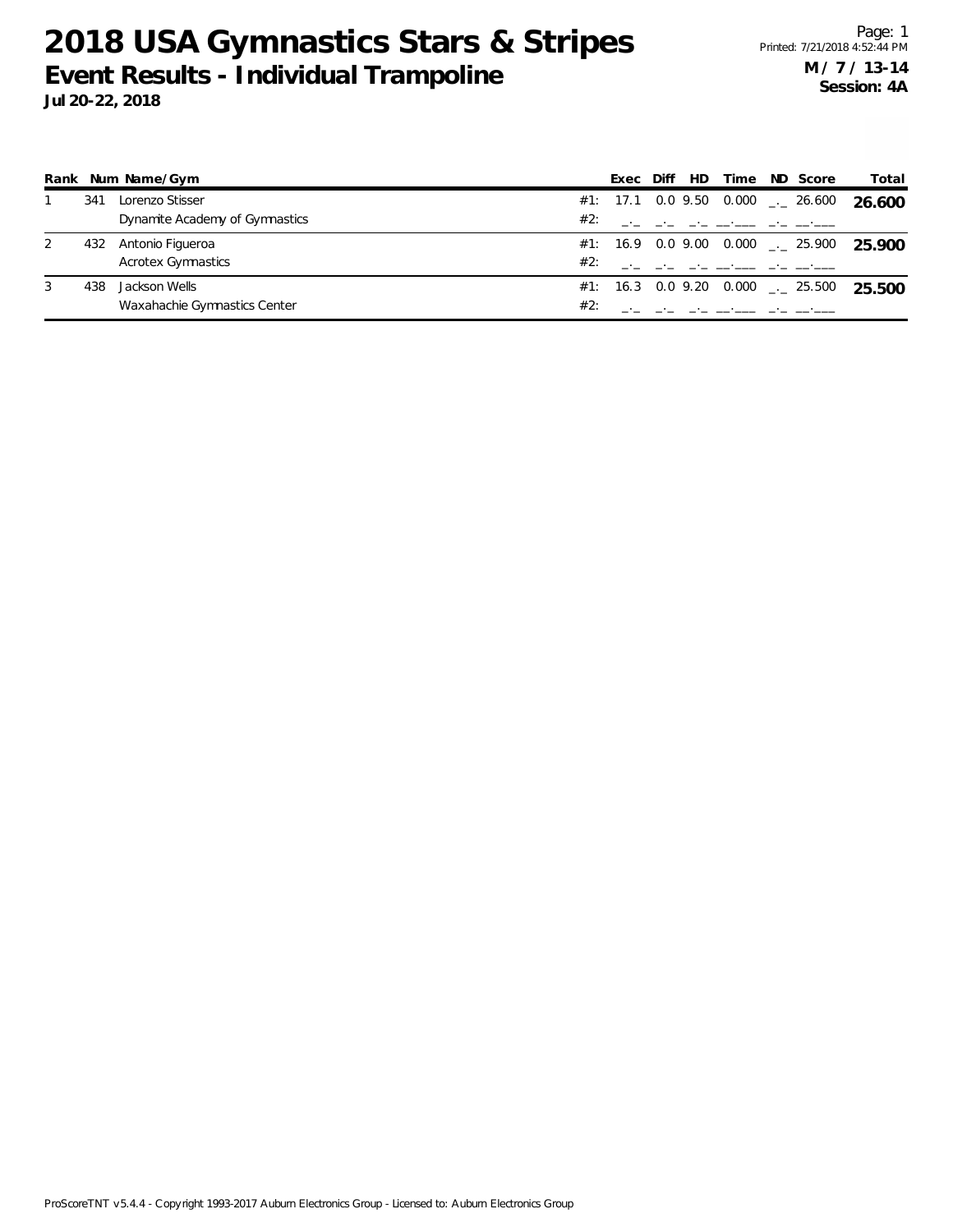|    |     | Rank Num Name/Gym                       |     | Exec              | Diff          | HD         | Time  | ND Score                                | Total  |
|----|-----|-----------------------------------------|-----|-------------------|---------------|------------|-------|-----------------------------------------|--------|
|    | 441 | Linsey Adams                            |     | #1: 17.1          |               | $0.0$ 9.70 |       | $0.000$ _ 26.800                        | 26.800 |
|    |     | TAG USA Gymnastics                      | #2: |                   |               |            |       |                                         |        |
| 2  | 464 | Amber Elam                              |     | #1: 16.9 0.0 9.00 |               |            | 0.000 | $-25.900$                               | 25.900 |
|    |     | <b>Acrotex Gymnastics</b>               | #2: |                   |               |            |       |                                         |        |
| 3T | 475 | Reiley Taitel                           |     | #1: 16.8          |               |            |       | $0.0$ 8.70 $0.000$ $_{\dots}$ 25.500    | 25.500 |
|    |     | Infinite Bounds                         | #2: |                   |               |            |       |                                         |        |
| 4T | 570 | Desi Yordanova                          | #1: |                   | 16.2 0.0 9.30 |            |       | $0.000$ $_{\leftarrow}$ 25.500          | 25.500 |
|    |     | Dreams Gymnastics Center                | #2: |                   |               |            |       |                                         |        |
| 5  | 568 | Ella Fleming                            |     |                   |               |            |       | #1: 15.7 0.0 8.80 0.000 $\ldots$ 24.500 | 24.500 |
|    |     | Top Flight Gymnastics Training Center   | #2: |                   |               |            |       |                                         |        |
| 6  | 567 | Carissa Bilderback                      | #1: | 10.5              | $0.0 \t 6.20$ |            | 0.000 | $\frac{1}{2}$ 16.700                    | 16.700 |
|    |     | Tumbleweeds Gymnastics Kids Camp & Kaia | #2: |                   |               |            |       |                                         |        |